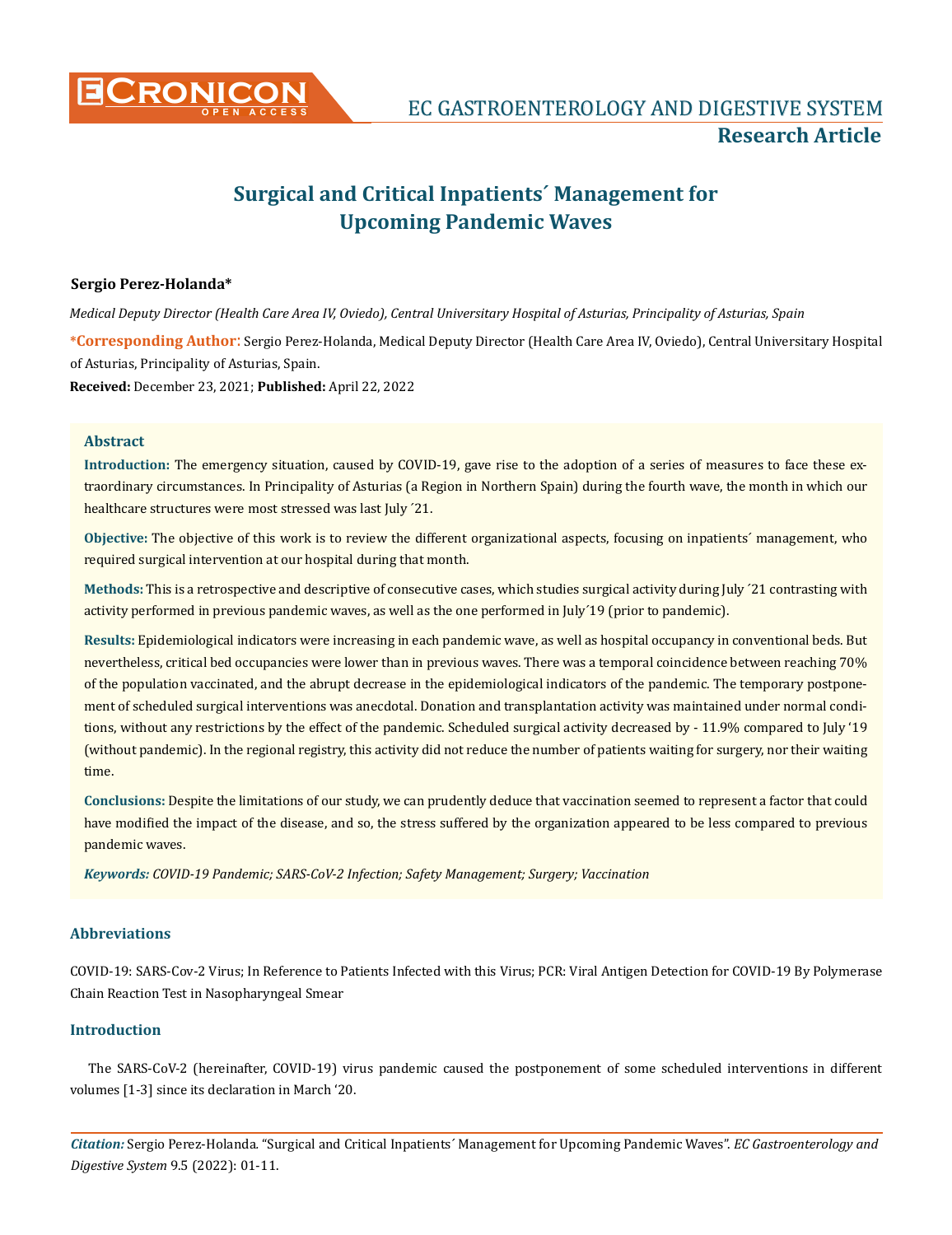Our Region (Principality of Asturias, Northern Spain) is divided into 8 Healthcare Areas, depending on the number of population, and their distribution. In our Healthcare Area IV (Oviedo), the last regional census of the population was 331.717 inhabitants, and 1.018.784 inhabitants as reference centre in the Region [4]. The Healthcare Provision has already been described previously [1,2]. The maximum capacity in Intensive Care Units and Surgical Resuscitation Units (hereinafter, critical beds), once all the available spaces were conditioned, increased from 128 beds to 162 beds since the third pandemic wave [3], maintaining 1135 beds for admitted inpatients (hereinafter, conventional beds).

The proportion of PCR positivity was 1.6% during the first wave [1]; it reached a peak around 10.5% during the second wave [2], while it was around 12.9% during the third one [3], which ended on May 2, 2021, when the proportion of detection for COVID-19 polymerase chain reaction test (hereinafter, PCR) positivity kept constantly below 5.0% [5]. Since then, surgical activity was progressively normalized in our hospital. Nevertheless, both a hospitalization unit and an intensive care unit were kept open for COVID-19 infected inpatients.

In the previous pandemic waves, some restrictions were decreed by the Regional Government [6], which included the maintenance of regional confinement [7], the capacity of meetings and celebrations restricted to 6 people maximum, or, thus, a limitation of time zones mobility by night. Along July ´21, only the following recommendations remained active: a) The mandatory use of a mask, b) social distancing, c) hand hygiene; and, d) the suspension of mass events (burials, sports, cultural, or folkloric activities and competitions, among others) [8].

Since December 18<sup>th</sup>, 2020, when the peak of accumulated incidence rate per 100.000 inhabitants in the last 14 days was 195.3 cases, hospital occupancy was still decreasing very slowly, due to the finishing of the second pandemic wave [2]. During the third wave, this rate increased progressively with a peak of 658.73 cases on February  $2<sup>nd</sup>$  [4].

On June 24<sup>th</sup>, the proportion of PCR positivity was 5.44% [5], beginning a new pandemic wave: the fourth one in our Region.

#### **Aim of the Study**

When comparing the different trends in hospital occupancies depending on the circumstances into each pandemic wave, it seems that the paradigm would have changed, regarding the strategic approach and the different organizational aspects needed for inpatients´ care, who required surgical and critical cares.

## **Methods**

This is a retrospective, descriptive study of consecutive cases, which studies surgical activity both in quantity and quality. It focuses on the epidemiological indicators in terms of the maintenance and adaptation of the measures taken in the last wave of the COVID-19 pandemic.

For this purpose, the activity and measures carried out in the month of greatest stress in the hospital organization (July '21) are studied, and contrasted with the first three previous pandemic waves [1-3], as well as with the same month prior to pandemic (July '19).

The following exclusion criteria were established: 1) Patients with a non-surgical profile (co-infected or not) who have been treated in the critical care units are excluded from this review. 2) Reducing the duration of the pandemic to one month (where the indicators peaks occurred) in order to establish more homogeneous groups of cases and controls, led to the rest of moths being excluded. 3) On the other hand, the month of June '21 had a behaviour of extreme activity compared to the summer months (July, August, and September), so it was excluded from the study. 4) The description of the activity with a status of "non-surgical" was not part of the scope of this study. 5) Furthermore, some clinical criteria were not reviewed, such as: a) Clinical parameters or biological markers to differentiate systemic affectation or sepsis of abdominal origin, such as the presence of digestive symptoms or the different analytical studies required in the

*Citation:* Sergio Perez-Holanda*.* "Surgical and Critical Inpatients´ Management for Upcoming Pandemic Waves". *EC Gastroenterology and Digestive System* 9.5 (2022): 01-11.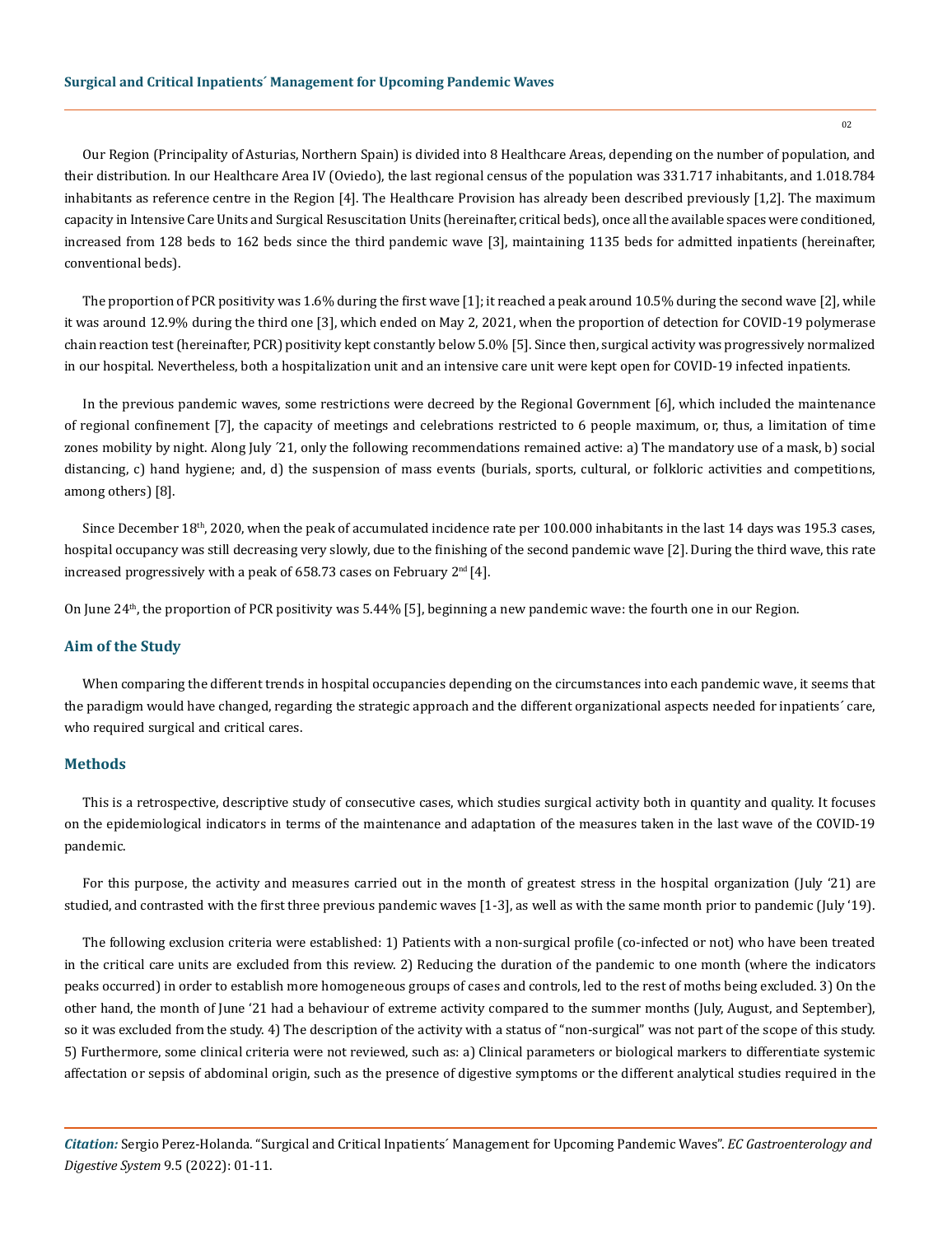diagnosis of patients. b) Approach, and the use of minimally invasive approaches, or precaution in the use of the pneumoperitoneum, or the use of electric scalpel, or the discouragement of endoanal type interventions. c) Treatment for COVID-19 patients requiring pharmaceutical measures, as well as types of antiviral medication, side effects and contraindications, use of oxygen therapy or steroids or non-steroidal anti-inflammatory drugs, or even the testing of interactions in the case of antiviral use. d) The individual actions carried out by the Occupational Risk Prevention Department were not described in this study, or the assessment of the indication for post-exposure prophylaxis by the workers.

Both the scope, care circuits, and protocols of action for patients in the surgical area have been described previously [1,2], as well as some issues regarding ethical aspects, including those related to patients, workers, or the handling of information to patients and their families.

During this new pandemic wave, there were periodic screening PCR tests among professionals and users [3], in addition to having performed them on suspected cases [1,2].

#### **Results**

The accumulated incidence rates in the population, hospital occupancies, coverage of vaccination, and the most relevant events that have occurred during the new pandemic wave are described in table 1 [4-5].

According to each pandemic waves, hospital occupancies in conventional beds were: 58.3%, 81.6%, 83.5%, and 87.9% respectively.

Care indicators comparing to the same periods in presence (years 2020 and 2021) and absence (year 2019) of COVID-19 pandemic are presented in table 2 [9], and these data complemented those presented in previous pandemic waves [1-2].

On June 24<sup>th</sup>, 2021, the proportion of PCR positivity was 5.44%, and throughout July 2021 [5] it was increasing until it reached a peak of 16.22% on July  $30<sup>th</sup>$ . On August  $27<sup>th</sup>$ , the first value below 5.0% in PCR positivity was observed [5].

Regarding the accumulated incidence, it began to increase suddenly, since July  $5<sup>th</sup>$ , until it reached a peak around 684,54 cases, on July 20<sup>th</sup> [4] (Table 1).

| <b>Week</b>      | <b>Average of</b><br>Accu-<br>mulated<br><b>Incidence</b><br><b>Rate Per</b><br>100.000<br>Inhabit-<br>ants in the<br>Last 14<br><b>Days</b> | Propor-<br>tion of<br><b>PCR Posi-</b><br>tivity Test<br>in Our<br><b>Region</b><br>(%) | Universita-<br>ry Hospital<br><b>Occupancy</b><br>for Co-<br>$vid-19$<br><b>Patients</b><br>in Conven-<br>tional Beds,<br>in Number<br>$(\%)$ | Universita-<br>ry Hospital<br><b>Occupancy</b><br>for Co-<br>$vid-19$<br><b>Patients</b><br>in Critical<br><b>Beds</b> in<br><b>Number</b><br>(%) | <b>Regional Hospi-</b><br>tal Occupancy<br>for Covid-19<br><b>Patients in Con-</b><br>ventional Beds,<br>in Number $(\%)$ | <b>Regional Hospi-</b><br>tal Occupancy<br>for Covid-19<br><b>Patients in</b><br><b>Critical Beds in</b><br>Number $(\%)$ | <b>Number</b><br>of Operat-<br>ing Rooms<br><b>Scheduled</b><br>Morning +<br><b>Afternoon</b><br>(Average) | Propor-<br>tion of<br><b>Vaccinated</b><br><b>Population</b><br>(One Dose<br>At Least,<br>%) | <b>Events</b>                                                                                 |
|------------------|----------------------------------------------------------------------------------------------------------------------------------------------|-----------------------------------------------------------------------------------------|-----------------------------------------------------------------------------------------------------------------------------------------------|---------------------------------------------------------------------------------------------------------------------------------------------------|---------------------------------------------------------------------------------------------------------------------------|---------------------------------------------------------------------------------------------------------------------------|------------------------------------------------------------------------------------------------------------|----------------------------------------------------------------------------------------------|-----------------------------------------------------------------------------------------------|
| June 14.<br>2021 | 67.75                                                                                                                                        | 2.35%                                                                                   | 7.21%                                                                                                                                         | 5.50%                                                                                                                                             | 2.04%                                                                                                                     | 7.21%                                                                                                                     | $27 + 11,3$                                                                                                | 35.29%                                                                                       | Perim-<br>No.<br>$\sim$<br>closure,<br>eter<br>and<br>no con-<br>of<br>trol<br>time<br>zones. |

*Citation:* Sergio Perez-Holanda*.* "Surgical and Critical Inpatients´ Management for Upcoming Pandemic Waves". *EC Gastroenterology and Digestive System* 9.5 (2022): 01-11.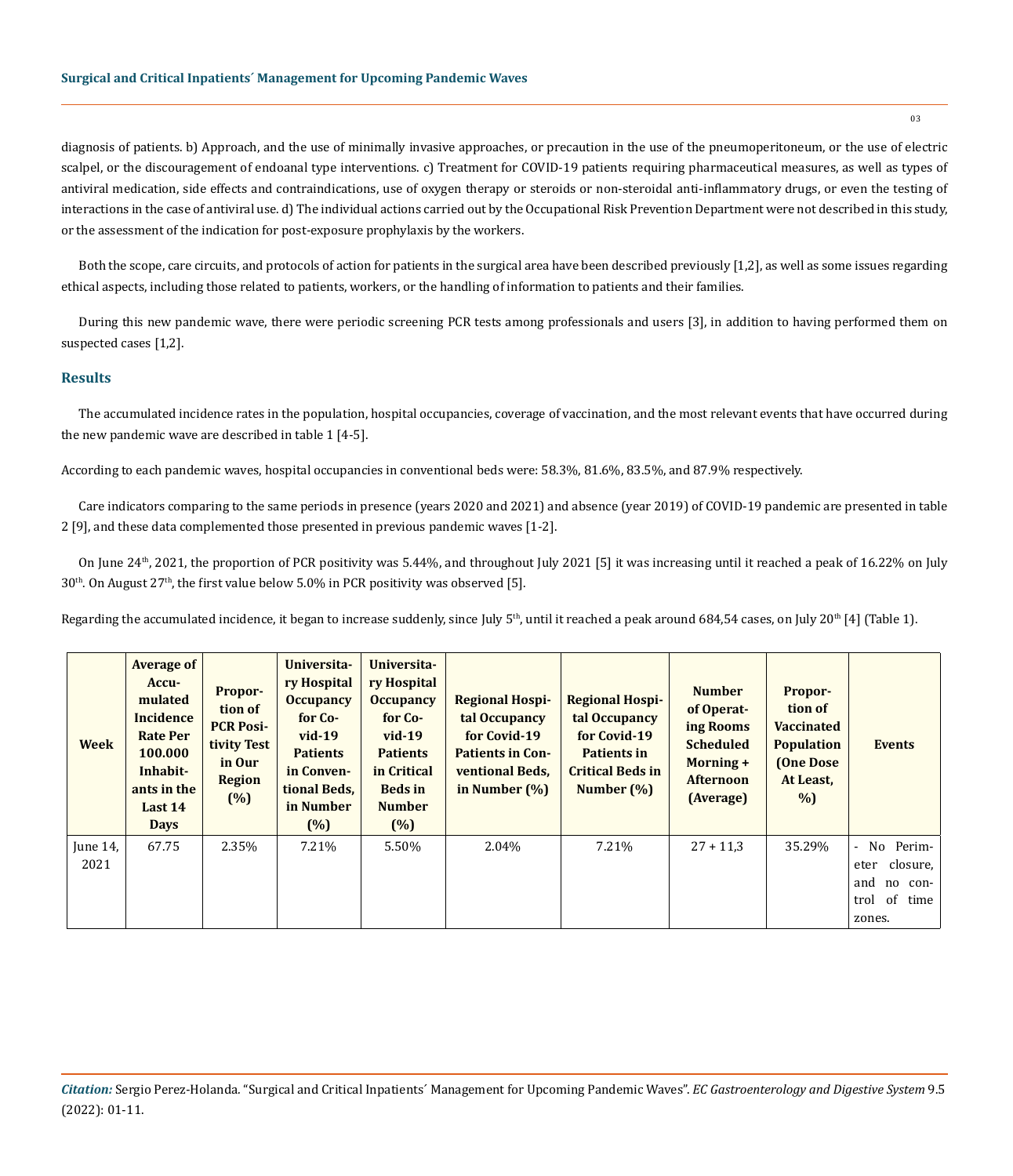| June 21,<br>2021 | $71.02\,$ | 2.58%  | 5.57% | 2.05% | 1.70% | 5.57% | $27,2 + 11,3$ | 38.95% | - Continuing<br>vaccination<br>campaign to<br>$\operatorname{\textsf{people}}$<br>$_{\rm de}$ $\,$<br>pending<br>on<br>their group.<br>Continuing<br>$\blacksquare$<br>of admission<br>of critical pa-<br>tients coming<br>from others<br>Healthcare<br>Areas.<br>Maintain-<br>$\blacksquare$<br>ing 1 Surgical<br>Commitee<br>meetings per<br>week.<br>PCR positiv-<br>ity 5,44%, on<br>June 24th.<br>Maintain-<br>$\blacksquare$<br>ing 2 Critical<br>$\texttt{Commitree}$<br>meetings per<br>week |
|------------------|-----------|--------|-------|-------|-------|-------|---------------|--------|------------------------------------------------------------------------------------------------------------------------------------------------------------------------------------------------------------------------------------------------------------------------------------------------------------------------------------------------------------------------------------------------------------------------------------------------------------------------------------------------------|
| June 28,<br>2021 | 74.75     | 3.39%  | 4.03% | 1.47% | 1.22% | 4.03% | $26,7 + 10,7$ | 44.36% | - Similar ac-<br>tions to previ-<br>ous week.                                                                                                                                                                                                                                                                                                                                                                                                                                                        |
| July 5,<br>2021  | 196.64    | 11.27% | 4.36% | 2.04% | 1.80% | 4.36% | $18,5 + 4,0$  | 50.32% | - Critics unit<br>ICU-7 (4 box-<br>es) closed.                                                                                                                                                                                                                                                                                                                                                                                                                                                       |
| July 12,<br>2021 | 474.37    | 13.17% | 5.03% | 2.38% | 2.12% | 5.06% | $19,0 + 5,5$  | 57.43% | $\blacksquare$<br>Income/<br>$\,d$ ischarge<br>Balance: +1,5<br>patients daily.<br>Increas-<br>$\blacksquare$<br>ing from 2<br>to 3 Critical<br>Committee<br>meetings per<br>week.<br>$\frac{1}{2}$<br>Availabil-<br>ity of conven-<br>tional<br>beds<br>outside<br>the<br>Healthcare<br>Area.                                                                                                                                                                                                       |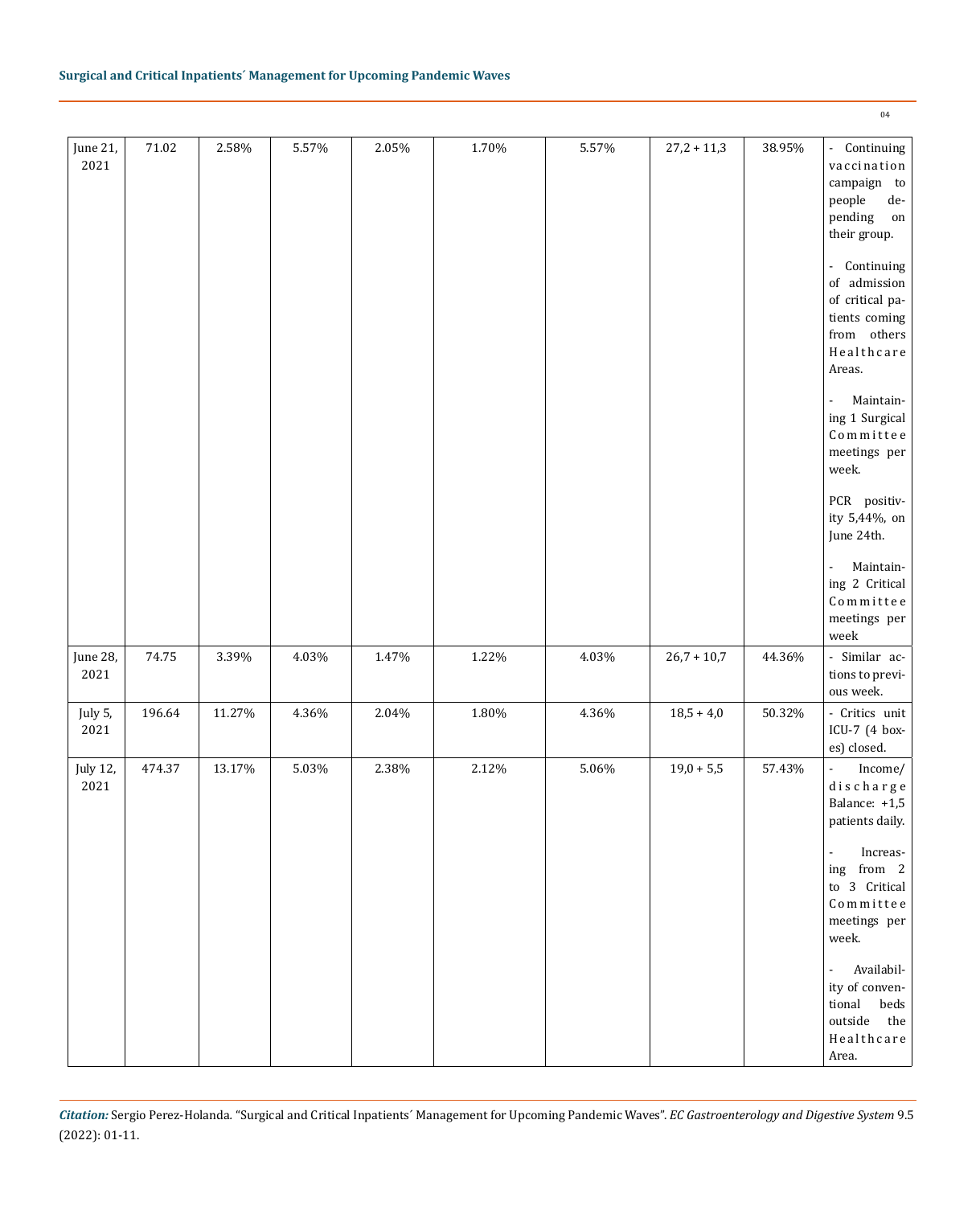| July 19,<br>2021 | 660.65 | 14.00%                         | 6.71% | 3.57%    | 3.26% | 6.71% | $19,2 + 4,5$  | 62.91% | Progres-<br>$\omega$<br>sive increase<br>of Ratio In-<br>$com$ e / dis-<br>Bal-<br>charge<br>$+6.0$<br>ance:<br>patients daily.<br>- Peak of ac-<br>cumulated<br>incidence<br>rate of 684,54<br>cases on July<br>20th. |
|------------------|--------|--------------------------------|-------|----------|-------|-------|---------------|--------|------------------------------------------------------------------------------------------------------------------------------------------------------------------------------------------------------------------------|
|                  |        |                                |       |          |       |       |               |        | Availabil-<br>$\overline{\phantom{a}}$<br>ity of critical<br>beds outside<br>Health-<br>$^{\rm the}$<br>care Area.                                                                                                     |
| July 26,<br>2021 | 620.74 | 11.19%<br>$(Peak =$<br>16,22%) | 9.40% | $5.51\%$ | 5.14% | 9.40% | $19,0 + 5,25$ | 65.55% | - Income/dis-<br>charge Bal-<br>ance of $+4,5$<br>patients daily.                                                                                                                                                      |
|                  |        |                                |       |          |       |       |               |        | Postpone-<br>$\Box$<br>ment of de-<br>layable activ-<br>ity since July<br>28th.                                                                                                                                        |
|                  |        |                                |       |          |       |       |               |        | Appear-<br>$\blacksquare$<br>ance of first<br>$e$ pidemic<br>$0$ utbreaks<br>$\,$ in<br>nursing<br>homes.                                                                                                              |
|                  |        |                                |       |          |       |       |               |        | - Hospital oc-<br>cupancy<br>in<br>conventional<br>beds<br>peak<br>was 5,67% on<br>July 29th.                                                                                                                          |
|                  |        |                                |       |          |       |       |               |        | - No need to<br>opening "In-<br>tensive Care<br>Unit -8" (for-<br>merly, locker)<br>as on Febru-<br>ary 4, 2021                                                                                                        |
|                  |        |                                |       |          |       |       |               |        | - PCR posi-<br>tivity<br>was<br>16.22%<br>on<br>July 30th.                                                                                                                                                             |
|                  |        |                                |       |          |       |       |               |        | - Start of vac-<br>cination cam-<br>paign to peo-<br>ple below <30<br>years old.                                                                                                                                       |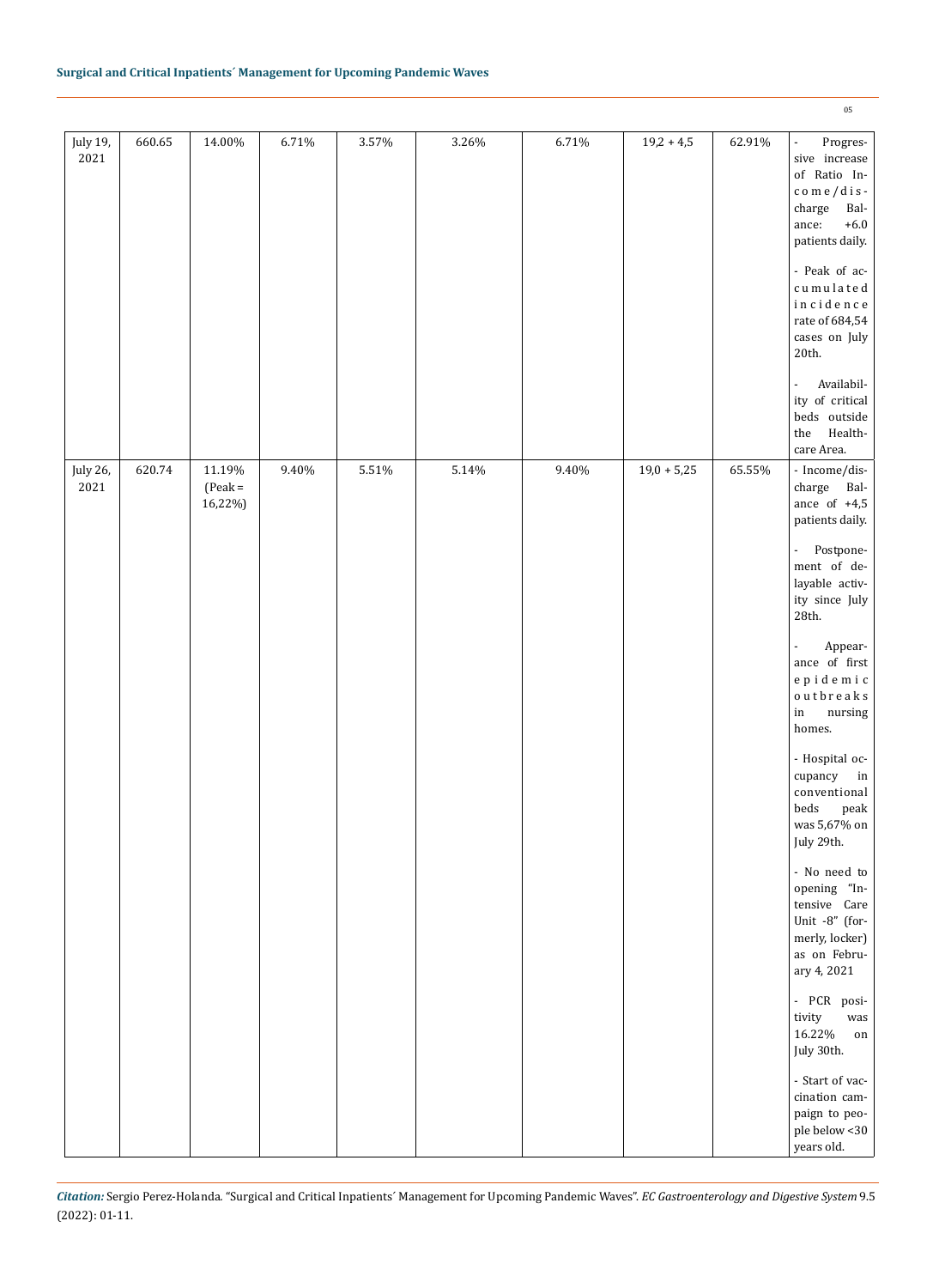| August<br>2,2021 | 462.61 | $8.81\%$ | 11.07% | $5.51\%$ | 5.07% | 11.07% | $18,2 + 4,5$ | 67.11% | Mainte-<br>$\blacksquare$<br>nance of Ma-<br>jor Ambula-<br>tory Surgery<br>Unit<br>$\operatorname{\sf activ-}$<br>ity in normal<br>$conditions$<br>- Maintaining<br>of Postpone-<br>ment of de-<br>layable activ-<br>ity.                                                                                                                                                                                                                                                                                                                                                                                     |
|------------------|--------|----------|--------|----------|-------|--------|--------------|--------|----------------------------------------------------------------------------------------------------------------------------------------------------------------------------------------------------------------------------------------------------------------------------------------------------------------------------------------------------------------------------------------------------------------------------------------------------------------------------------------------------------------------------------------------------------------------------------------------------------------|
| August<br>9,2021 | 319.2  | $6.65\%$ | 11.74% | 4.46%    | 3.75% | 11.74% | $18,6 + 3,8$ | 68.77% | - No perime-<br>ter closure of<br>any munici-<br>palities in the<br>Region,<br>on<br>the contrary<br>previous<br>$\mathop{\mathrm{to}}$<br>waves<br>$^{\prime\prime}$ Intensive<br>$\overline{\phantom{a}}$<br>Care Unit-8"<br>(formerly,<br>locker room)<br>used as ob-<br>servatory<br>unit on the<br>contrary<br>to<br>$\mathfrak p$ r e v i o u s<br>pandemic<br>wave.<br>- Hospital oc-<br>cupancy<br>in<br>critical beds<br>peak was<br>11,74%<br>on<br>August 5th to<br>10th, 2021<br>- No need to<br>opening "In-<br>tensive Care<br>Unit $-9$ " (for-<br>merly, gym)<br>as on Febru-<br>ary 4th, 2021 |

*Citation:* Sergio Perez-Holanda*.* "Surgical and Critical Inpatients´ Management for Upcoming Pandemic Waves". *EC Gastroenterology and Digestive System* 9.5 (2022): 01-11.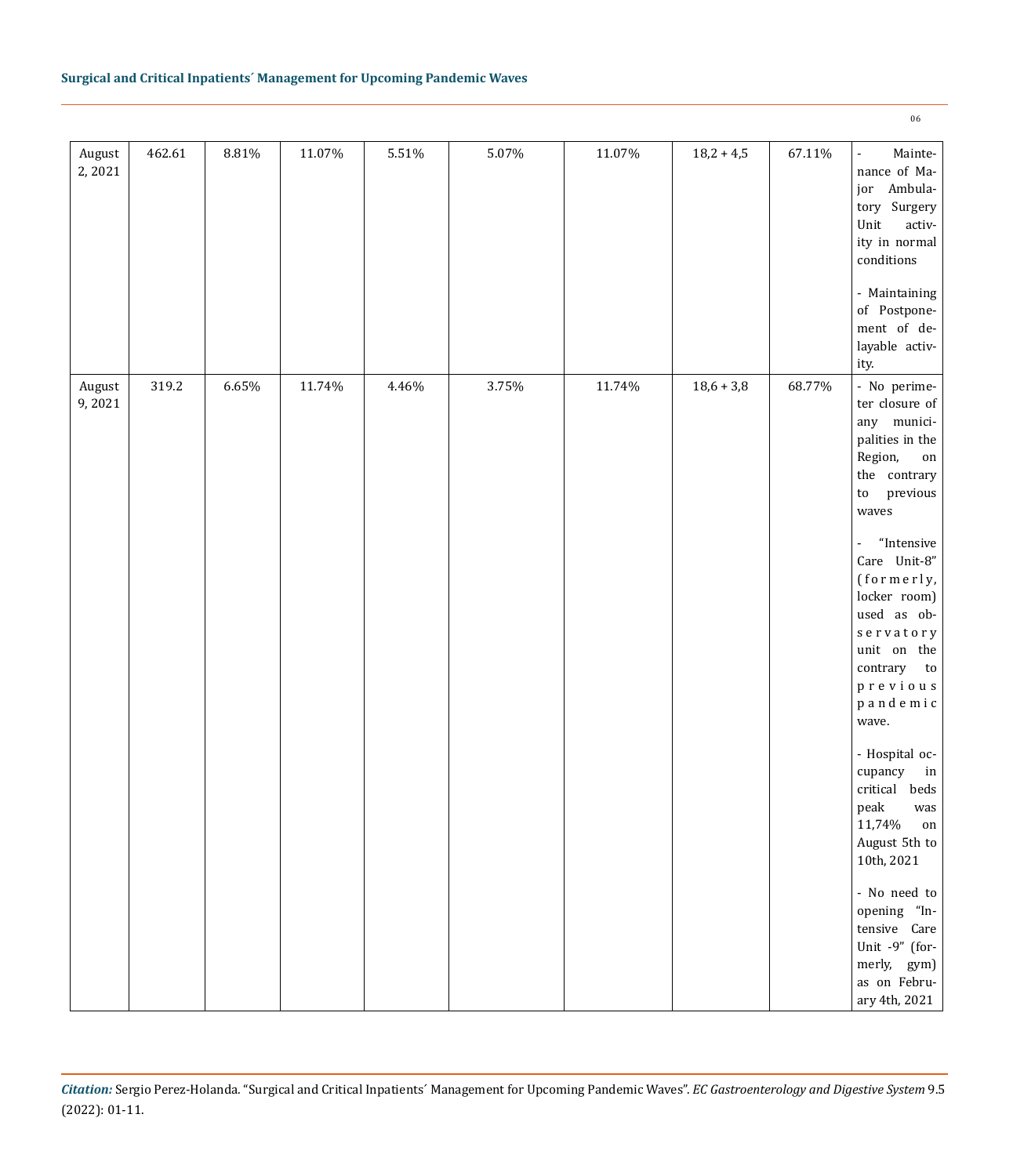| August<br>16,<br>2021 | 211.23 | 5.55% | 9.40% | 3.70% | 3.14% | 9.40% | $18,3 + 3,7$ | 71.42% | Ratio In-<br>ä,<br>$\cos$ o m e / d i s -<br>charge<br>Bal-<br>$+2.0$<br>ance:<br>patients daily.<br>Decreas-<br>from 3<br>ing<br>to 2 Critical<br>Committee<br>meetings per<br>week. |
|-----------------------|--------|-------|-------|-------|-------|-------|--------------|--------|---------------------------------------------------------------------------------------------------------------------------------------------------------------------------------------|
| August<br>23,<br>2021 | 139.87 | 5.06% | 7.38% | 2.79% | 2.79% | 7.38% | $18,4 + 4,3$ | 82.29% | - First PCR<br>positivity<br>value below<br>5.0% on Au-<br>gust 27 <sup>th</sup> (fin-<br>ishing<br>the<br>fourth wave)                                                               |
| August<br>30,<br>2021 | 94.03  | 2.95% | 7.05% | 2.13% | 2.13% | 7.05% | $18,5 + 4,5$ | 93.92% | - Income/dis-<br>charge Bal-<br>ance of 0-1<br>patients daily.<br>- Open vac-<br>cination cam-<br>paign for any<br>unvaccinated<br>people over<br>11 years old.                       |

*Table 1: The accumulated incidence rates, hospitals occupancies, proportion of vaccinated population, and the most relevant events that have occurred during this last pandemic wave.*

In previous waves [1-3], the hospital occupancies reached maximums of up to 20% of the total beds installed in conventional hospitalization, or almost 60% of the total number of beds installed for critical patients. In this wave, the peak of conventional beds occupancy was  $5,67%$  on July  $29<sup>th</sup>$ , and the peak of critical beds occupancy was 11,74% since August  $5<sup>th</sup>$  to 10<sup>th</sup> (Table 1). More over, twenty-six critical beds (coming from the second wave) were already occupied by COVID-19 inpatients when the third wave began (which meant 16.1% of the maximum capacity), while in June 24<sup>th</sup>, 4.3% of critical beds were occupied (coming from the third wave) when the fourth wave began [4].

In our Region, vaccination campaign began on December 27<sup>th</sup>, 2020 [5], following the different risk criteria periodically updated by Health Authorities [10]. Vaccination coverage with at least one dose in the whole population including children under 12 years old, reached around 50% on July  $5<sup>th</sup>$ , and 75% on July  $30<sup>th</sup>$ , 2021 [5]. The evolution of vaccination coverage in the population are presented in table 1 [4-5], in comparison with some other indicators and events occurred.

In terms of activity, delayable and non-preferent patients [11] were postponed in different volumes (from -17,7% to - 76,0%) during others pandemic waves [1-3], while in this last wave, surgical activity recovered amounts slightly lower to years prior to pandemic (-11,3%; Table 2).

*Citation:* Sergio Perez-Holanda*.* "Surgical and Critical Inpatients´ Management for Upcoming Pandemic Waves". *EC Gastroenterology and Digestive System* 9.5 (2022): 01-11.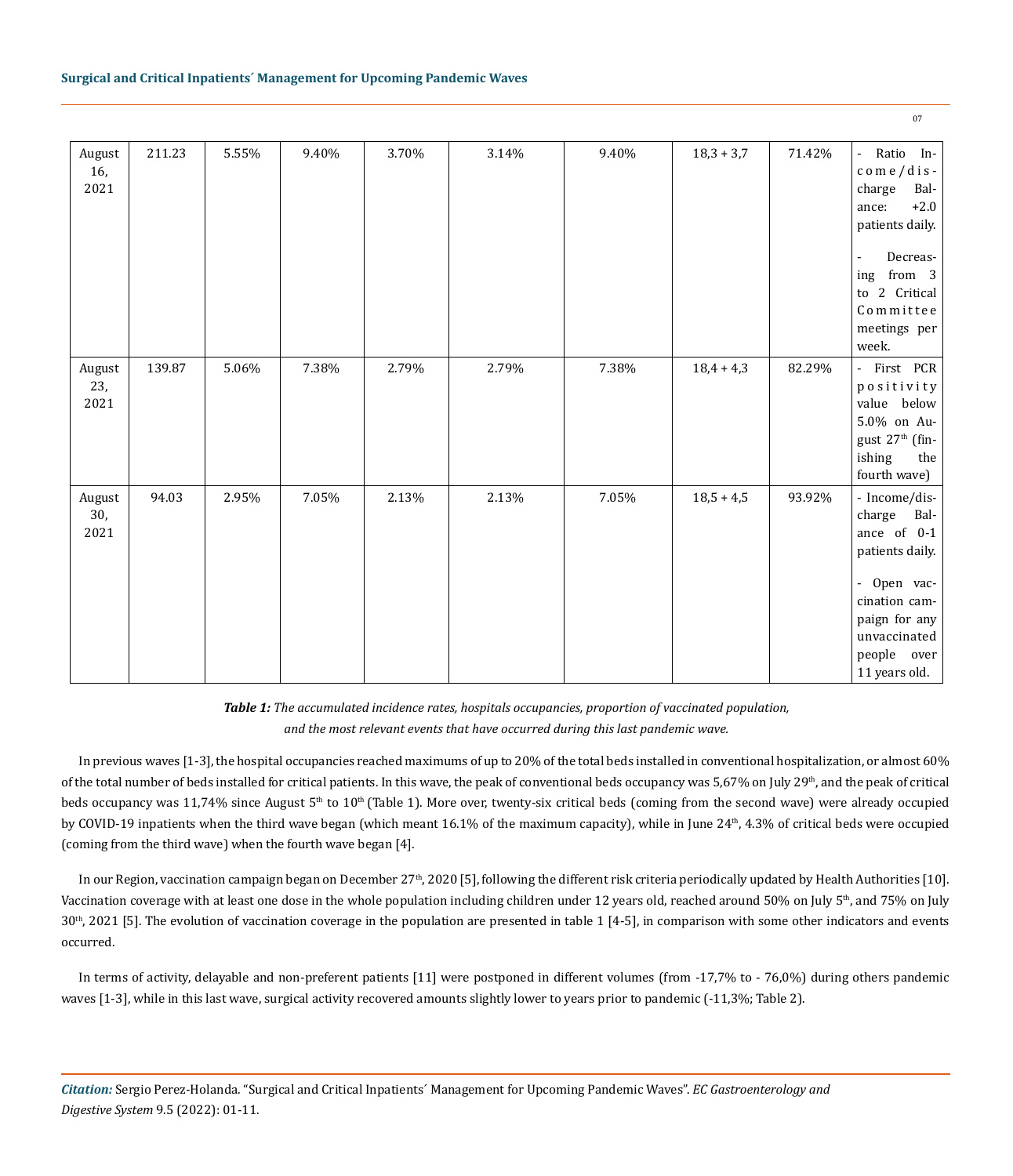|                                                                                     | 2019   | 2020           | 2021           |
|-------------------------------------------------------------------------------------|--------|----------------|----------------|
| Hospital occupancy (%)                                                              | 85.00  | 73.9           | 87.90          |
| Maximum of accumulated incidence rate per 100.000 inhabitants in the last 14 days   |        | 8.54           | 684.54         |
| Maximum Number of critical beds occupied for COVID-19 patients (%)                  |        | 22.27          | 9.40           |
| Average of number of working beds daily                                             | 904.60 | 845.10         | 876.50         |
| Average of overall hospital stay per patient (in days)                              | 8.65   | 8.30           | 8.77           |
| Hospital mortality index (%)                                                        | 4.60   | 5.20           | 5.50           |
| Index of deaths in Surgical Services out of number of discharges (%)                | 1.50   | 2.30           | 1.70           |
| Total number of available operating rooms per working day                           | 19     | 18             | 18             |
| Number of specific operating rooms available for COVID-19 patients per day          |        | $\overline{4}$ | $\overline{2}$ |
| Number of available emergency operating rooms per day                               | 2      | 2              | $\overline{2}$ |
| Number of scheduled patients operated on                                            | 1,024  | 910            | 908            |
| Number of emergent and urgent patients operated on                                  | 403    | 306            | 386            |
| Total number of patients operated on                                                | 1,427  | 1,216          | 1,294          |
| Ratio of scheduled ambulatory / admitted interventions (%)                          | 41.50  | 42.40          | 39.40          |
| Number of total transplants performed (including renal, hepatic and cardiac)        | 17     | 7              | 7              |
| Scheduled surgical performance (morning and afternoon, %)                           | 77.80  | 71.30          | 74.52          |
| Surgical suspensions (%)                                                            | 3.80   | 3.00           | 3.30           |
| Number of patients in Surgical Waiting List registry (last day of the month)        | 7,074  | 7,699          | 7,973          |
| Average of delay to be operated on (last day of the month, in days)                 | 82.39  | 82.09          | 97.31          |
| Number of patients waiting for operation more than 180 days (last day of the month) | 453    | 845            | 1,066          |

#### *Table 2: Activity data in July, comparing 2019, 2020, and 2021.*

In the surgical waiting list registry related to July 2021, 667 out of 908 scheduled patients operated on (73,5%) had a priority less than or equal to 2 (preferential and urgent patients; data not shown).

The overall accumulated mortality rate was 5.5% in July ´21, while it was 5.6%, 5.3%, and 7.4% in the first, second, and third pandemic waves respectively. While, regarding the total of inpatients´ deaths in Surgical Services were 1.70% in July ´21, while it was 1.60%, 0.8%, and 0.01% respectively [9].

## **Discussion**

In a previous manuscript [12], it was hypothesized about a possible paradigm shift in the indicators used to predict the availability of hospital resources. The aim of this study is to carry out a more in-depth analysis about some predictive indicators during this last pandemic wave, along July ´21.

All the previous restrictions decreed by Health Authorities [6,7] could not be established for reasons of a legal nature [8], after having ended the State of Alarm that preserved them. In fact, the mandatory use of a mask, social distancing, and hand hygiene could remain active only.

In our Region, we dated the beginning of the new pandemic wave (so-called, the fourth wave) on June  $24<sup>th</sup>$ , 2021, based on the proportion of PCR positivity greater than 5%, and progressively [5]. This wave was ended on August  $27<sup>th</sup>$ . As shown in table 1, in each pandemic wave

*Citation:* Sergio Perez-Holanda*.* "Surgical and Critical Inpatients´ Management for Upcoming Pandemic Waves". *EC Gastroenterology and Digestive System* 9.5 (2022): 01-11.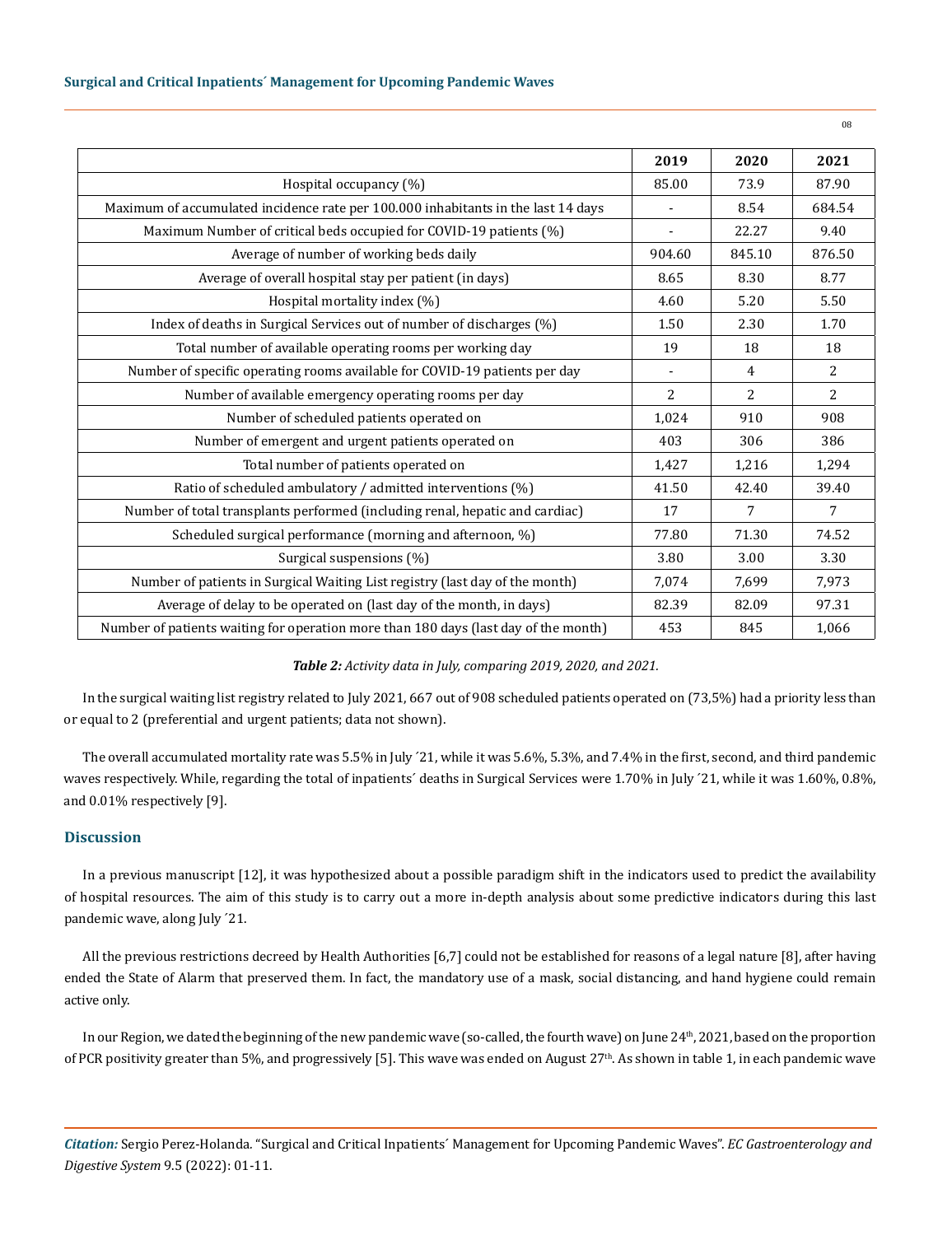$[1-3]$  the peak of the proportion of PCR positivity was increasing, and it reached its peak on July 20<sup>th</sup> [5]. However, the highest proportion found this time did not trigger the expected impact on the postponement of surgical activity.

So, this indicator did not seem to have too much influence on the normal surgical activity either. In fact, hospital occupancy and others indicators seemed to reach similar parameters to 2019 (without a pandemic; Table 2).

Due to the lack of professionals available in the public employment applicants exchanges, all the available spaces into the hospital could not have been converted into functional critical care units. So, our theoretical maximum capacity of 162 critical beds could not have been reached. Fortunately, this measure was never necessary (Table 1).

Despite the stock of applicants for public employment was exhausted since the second wave [2], this fact had no influence on the activity carried out, and no outbreaks among health personnel were observed also. As in previous waves, the collaboration of personnel were established from the first moment, both belonging to critical care services (anaesthesia, pediatrics, intensive care, or cardiologists, among others), and conventional hospitalization units (internal medicine doctors, pneumologists, cardiac surgeons, or rehabilitation doctors, among others). Moreover, the surgical activity was adjusted to the available professionals, due to summer vacation absences, and this issue could explain the slightly lower scheduled surgical activity compared to years without a pandemic (Table 2).

Patients registered with a priority type 3 (delayable, not oncological) [11], and with a type of medium/long hospital occupancy [13] were selected to be postponed, as in previous waves [3] since July  $28<sup>th</sup>$  (coinciding with the peak of epidemiological indicators), but its influence on the results was anecdotal, so the average of surgical inpatients´stay did not change (6,6 days; data not shown).

When studying the surgical waiting list outputs registry [11], a low percentage of patients were registered with priority 3 (p.e. allows delay), with speaks in favour of safety and diligence in the way of scheduling by the Heads of all Surgical Services. Despite the number of scheduled patients operated on were nearly similar to those carried out in years without a pandemic, this fact has not led to a significant reduction both in the average of delay to be operated on (in days), or in the number of patients waiting for operation more than 180 days. This behaviour may be explained by the effect of the 3 overlapping pandemic waves suffered from November 2020 to July 2021 [14], in which the number of patients awaiting was proportionally and cumulatively higher than the number of patients who left the registry.

During this wave, the expected impact on hospital occupancies both in conventional and critical beds was not observed [1-3], despite the rebound in epidemiological indicators. A slightly increase in the number of deaths was observed among infected inpatients. This behaviour was possibly related to the effect of the 3 overlapping pandemic waves suffered also. Although it may be explained by the trend of a greater number of interventions performed [14].

In our Region, the vaccination strategy against COVID-19 pandemic began on December  $27<sup>th</sup>$ , 2020 [5], depending on the different risk criteria of the population, and according to the protocol established by the Health Authorities [10]. In this new wave, the impact of vaccination became apparent some days prior to pandemic peak, when the incidence of infection among people under 30 years of age was doubled in three days only [15]. Subsequently, some calls were made by Authorities to obtain more population response to vaccination [16]. Vaccination coverage with at least one dose reached 70% of the total regional population (including children under 12 years old) on July 20<sup>th</sup> [5]. In fact, during the second wave, it had already been suggested [2] the intriguing proportion of PCR positivity registered in the age range under 15 years compared to the total samples analyzed and registered in our Health care Area (10.4% versus 4.3%). This hypothesis seems to have become more apparent during this last wave.

At the beginning of the fourth wave, it was speculated to achieve the so-called herd immunity with 50% of vaccinated population, but recently, Tony Kirby, ex-Chief of the Press Office of the scientific journal The Lancet, speculated that the level of the success of herd immunity was around 80% of the vaccinated population [17]. Our vaccination coverage in the population was around 75% on July 30th

*Citation:* Sergio Perez-Holanda*.* "Surgical and Critical Inpatients´ Management for Upcoming Pandemic Waves". *EC Gastroenterology and Digestive System* 9.5 (2022): 01-11.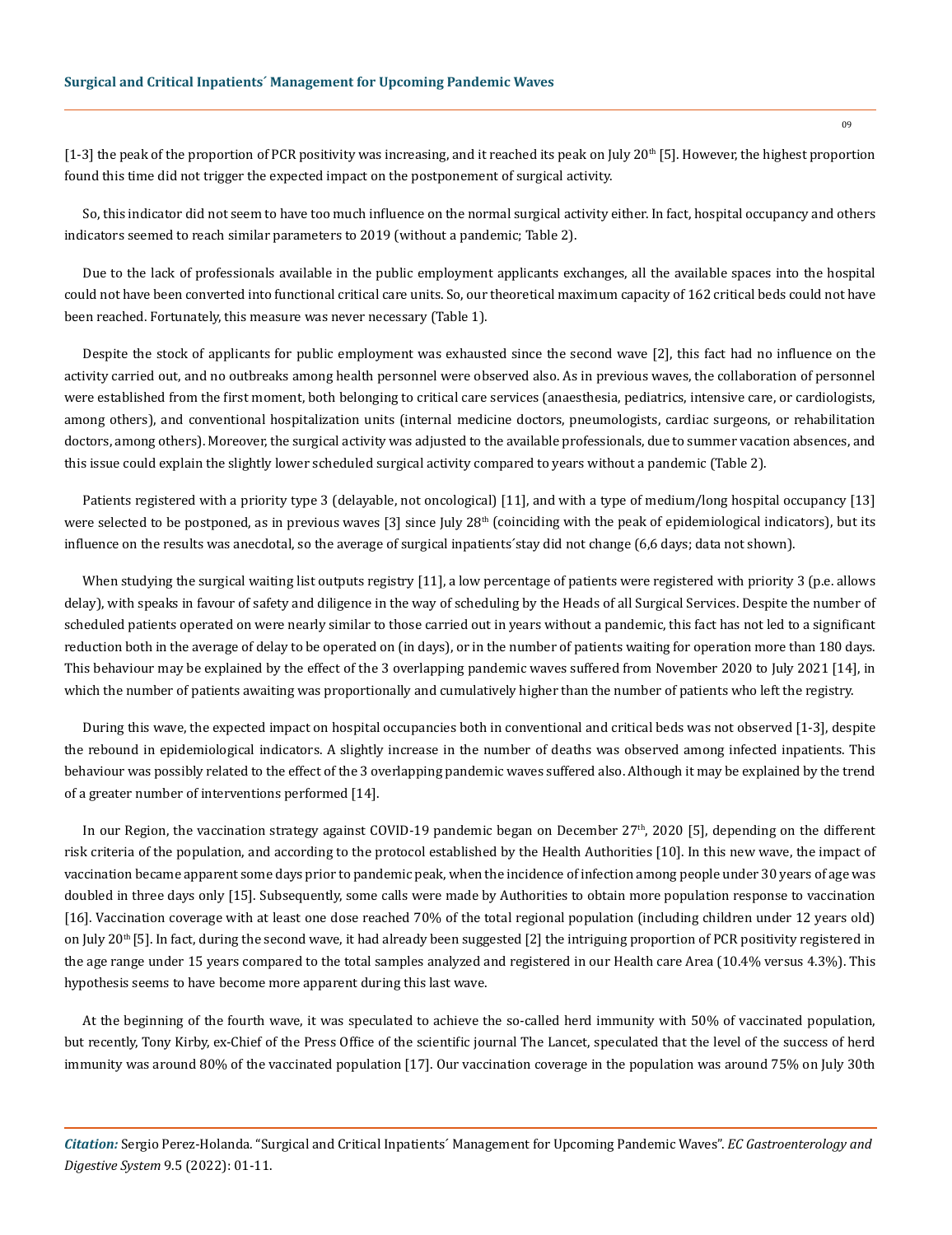(Table 1). In any case, the percentage of vaccination that allows obtaining herd immunity is still under debate, but this hypothesis allows us to explain that our care indicators had lower impact on our hospital resources.

In fact, this greater availability of hospital resources guided us towards getting closer to normalizing surgical activity (Table 2).

Taking all these issues together, the decision-making process that concerned both surgical and critical patients changed during the fourth wave. In fact, the evolution of proportion of vaccinated population, in comparison with epidemiological and care indicators, allows us to deduce that, vaccination seemed to represent a factor that would have modified the impact of the pandemic.

Several limitations in this study force us to be very cautious about its conclusion: Some of them related to the sample studied, and the heterogeneity of the groups to compare (which did not allow statistical analysis between them); and, other limitations related to limiting the duration of the pandemic to the month when peaks in accumulated incidence rate or percentage of PCR positivity were observed. More over, the bias in the activity carried out could also be reduced, as the peak of the pandemic corresponded to a month of summer vacation. Clinical parameters have not been studied in this study, or diagnostic questions (sepsis, among others), or surgical techniques (minimally invasive access, among others), or treatments prescribed in these patients (corticosteroids, among others). So, care indicators (such as mortality, among others) may be more complex to explain. Finally, aspects related to the health status of the staff, which may have reduced the activity, have not been detailed.

#### **Conclusion**

Despite the limitations of our study, we can prudently deduce that vaccination seemed to represent a factor that could have modified the impact of the disease, and so, the stress suffered by the organization appeared to be less compared to previous pandemic waves.

#### **Bibliography**

- 1. Perez-Holanda S. "Organizational Aspects of Clinical Safety in Surgical Patients during the Covid-19 Pandemic in a Tertiary Level Hospital". *EC Gastroenterology and Digestive System* 7.12 (2020): 08-21.
- 2. Perez-Holanda S. "Different Strategical Lines in Clinical Safety for Surgical Patients during the Two COVID-19 Pandemic Waves in a Tertiary Level Hospital". *EC Gastroenterology and Digestive System* 8.2 (2021): 86-98.
- 3. Perez-Holanda S. "What we have Learned during these Three Pandemic Waves". *EC Gastroenterology and Digestive System* 8.7 (2021): 01-10.
- 4. General Directorate of Public Health. "Government of the Principality of Asturias (Oviedo, Asturias, Spain). "Health Observatory of Asturias: Regional COVID-19 situation depending on the Health Area". *Daily accumulative reports by Internet Access* (2021).
- 5. General Directorate of Public Health. "Government of the Principality of Asturias (Oviedo, Asturias, Spain). "Health Website of Principality of Asturias: Regional COVID-19 situation depending on the Health Area". *Daily accumulative reports by Internet Access* (2021).
- 6. Government of the Principality of Asturias. "Decree 34/2020, of December 11, by which measures are adopted to contain the spread of infections caused by SARS-CoV-2 within the framework of the state of alarm, during the Christmas Time". Official Gazette of the Principality of Asturias (BOPA) 238 (2020).
- 7. Government of the Principality of Asturias. "Decree 29/2020, of November 3, second modification of Decree 27/2020 of October 26, by which measures are adopted to contain the spread of infections caused by SARS-CoV-2 within the framework of the state of alarm". Official Gazette of the Principality of Asturias (BOPA) 212 (2020).
- 8. Chorén EM., *et al.* "The limitation of time zones mobility by night for 628,000 Asturians, pending the judges". La Nueva España. Commentary in newspaper (2021).

*Citation:* Sergio Perez-Holanda*.* "Surgical and Critical Inpatients´ Management for Upcoming Pandemic Waves". *EC Gastroenterology and Digestive System* 9.5 (2022): 01-11.